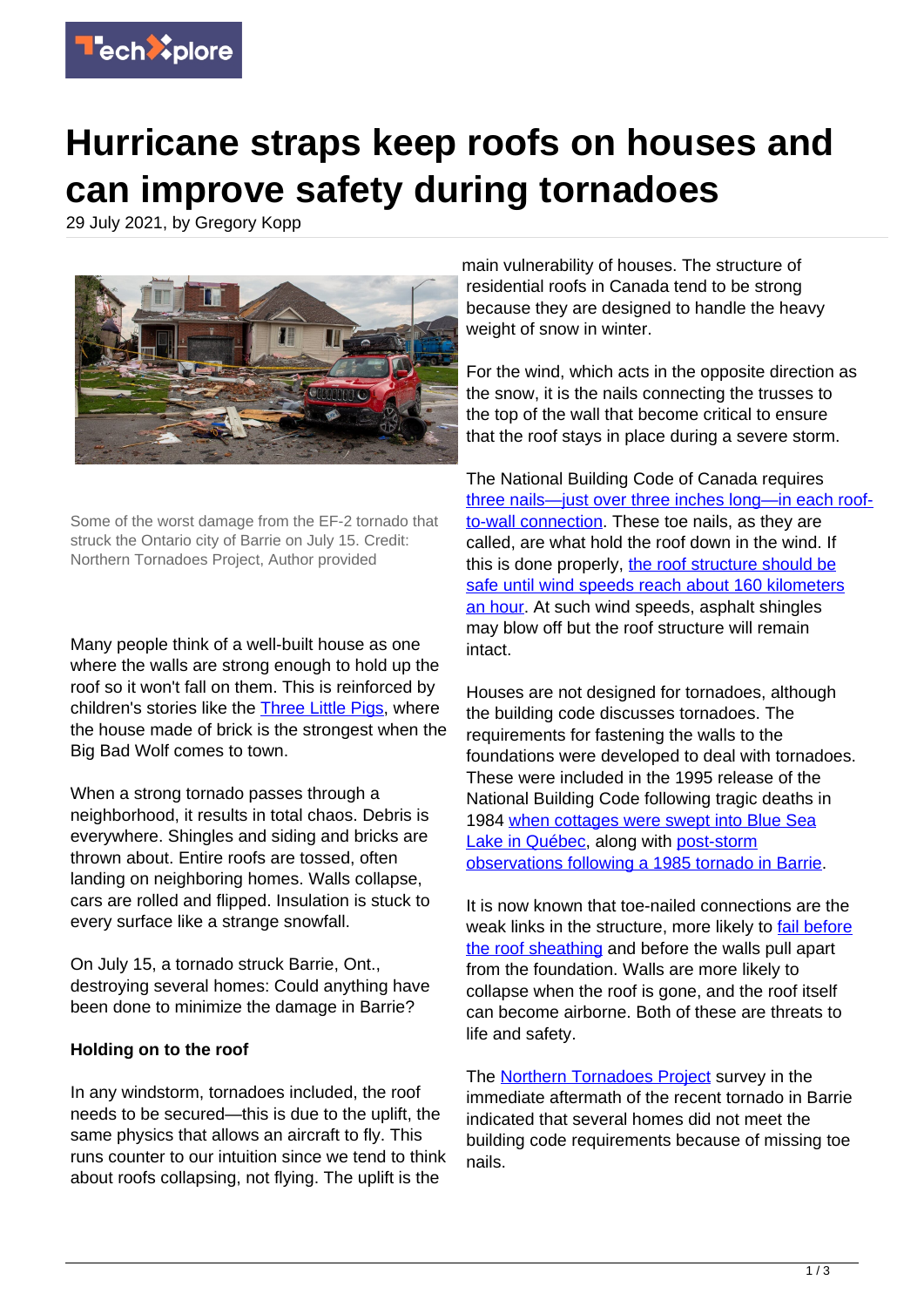

This is nothing new.

Similar observations were made in [2009, when](http://dx.doi.org/10.1139/cjce-2013-0570) [tornadoes landed in Vaughan](http://dx.doi.org/10.1139/cjce-2013-0570), [and in 2014 in](http://dx.doi.org/10.1139/cjce-2016-0232) [Angus.](http://dx.doi.org/10.1139/cjce-2016-0232)

## **Unknown speeds**

To design for tornadoes, we need to know the wind If all of the houses in Barrie had been built to the speeds in tornadoes. These are rarely measured. Rather, tornado wind speeds are assessed through the damage they cause, [via the Enhanced Fujita](https://www.canada.ca/en/environment-climate-change/services/seasonal-weather-hazards/enhanced-fujita-scale-wind-damage.html) [Scale.](https://www.canada.ca/en/environment-climate-change/services/seasonal-weather-hazards/enhanced-fujita-scale-wind-damage.html)

The recent Barrie tornado was assessed to have had maximum wind speeds of 210 kilometers an hour based on the damage to a few of the houses. It was a strong tornado. However, if this strong tornado had instead gone through farmers' fields, missing all buildings and trees, then it would have been assessed as an EF-0 (90-130 km/hr) tornado even though its true strength was greater. Clearly, the use of damage to estimate the tornado wind speeds is challenging, particularly in sparsely populated areas.

As a result, the reported intensity of a tornado—its maximum wind **speed**—depends on what it hits and, the damage of these severe storms and and therefore, on the quality of construction. A roof with significantly improve safety. only a single toe nail would be [assessed as EF-1,](https://www.canada.ca/en/environment-climate-change/services/seasonal-weather-hazards/publications/enhanced-fujita-scale-damage-indicators/chapter-2.html) [while properly installed toe nails yield an expected](https://www.canada.ca/en/environment-climate-change/services/seasonal-weather-hazards/publications/enhanced-fujita-scale-damage-indicators/chapter-2.html) [wind speed of about 195 kilometers an hour, which](https://www.canada.ca/en/environment-climate-change/services/seasonal-weather-hazards/publications/enhanced-fujita-scale-damage-indicators/chapter-2.html) [is EF-2](https://www.canada.ca/en/environment-climate-change/services/seasonal-weather-hazards/publications/enhanced-fujita-scale-damage-indicators/chapter-2.html).

Put another way, a wood-frame roof is expected to fail in an EF-2 tornado, while improper toe nails would lead to roof failure in an EF-1 tornado. As a result of this uncertainty, quantifying wind speeds in This article is republished from **[The Conversation](https://theconversation.com)** tornadoes is still [an active topic of research and](https://ams.confex.com/ams/29SLS/webprogram/Paper348726.html) [development](https://ams.confex.com/ams/29SLS/webprogram/Paper348726.html).

Nevertheless, the [combination of tornado](https://doi.org/10.1016/j.jweia.2020.104269)

[simulators](https://doi.org/10.1016/j.jweia.2020.104269), wind tunnels that create tornado vortices to define the wind forces on buildings, and full-scale laboratory tests on houses to determine their strength has helped. They've provided good estimates of failure-inducing [wind](https://techxplore.com/tags/wind/) speeds during tornadoes under a range of conditions including that [of the roof-to-wall connections](http://dx.doi.org/10.1139/cjce-2016-0232).

Could anything have been done to mitigate the damage in this EF-2 tornado? In any tornado, the highest [wind speeds](https://techxplore.com/tags/wind+speeds/) only occur over [a relatively](https://doi.org/10.1175/WCAS-D-14-00032.1) [small proportion of the total damage path](https://doi.org/10.1175/WCAS-D-14-00032.1). That means damage reduction measures can be quite effective in mitigating damage from the overall storm.

building code requirements, there would have been less damage overall, although there still would have been some significant damage because of its intensity.

## **Strapping down**

There is a better solution: the use of hurricane straps instead of toe nails. This well-established technology, developed to deal with hurricanes, can work to keep the roof attached to the walls in [tornadoes with wind speeds up to about EF-2](https://doi.org/10.3389/fbuil.2020.00099). They are inexpensive, costing less than \$200 per house to install, and are easy to inspect for compliance.

Since EF-2 and lower-rated [tornadoes](https://techxplore.com/tags/tornadoes/) represent more [than 95 percent of all tornadoes](https://doi.org/10.1175/BAMS-D-20-0012.1), requiring straps in the [building code](https://techxplore.com/tags/building+code/) could reduce much of

While a few other things need to be done to make houses fully able to [withstand EF-2 tornadoes](https://www.iclr.org/wp-content/uploads/2019/04/ICLR-Western-SCC-Increasing-High-Wind-Safety-2019_EN.pdf), this adjustment would eliminate the weakest link, increasing resilience and safety by keeping the [roof](https://techxplore.com/tags/roof/) on the walls and stopping entire roofs from flying downwind and hitting other buildings.

under a Creative Commons license. Read the [original article](https://theconversation.com/hurricane-straps-keep-roofs-on-houses-and-can-improve-safety-during-tornadoes-164998).

Provided by The Conversation